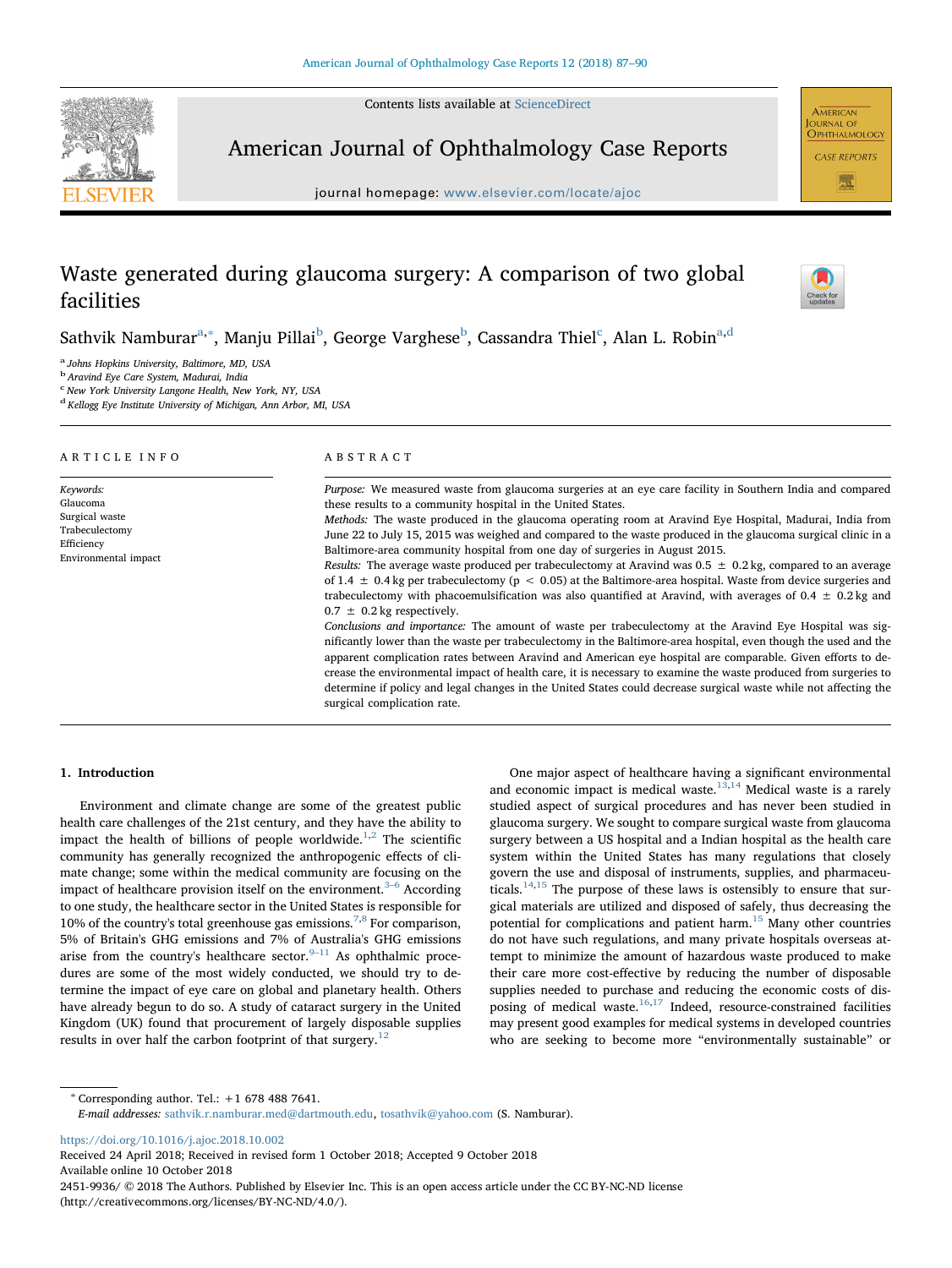#### efficient.

India is one such country that has fewer restrictions and regulations on the use and production of medical waste, when compared to the US.<sup>[18](#page-3-12)</sup> As a result, we studied the medical waste produced from glaucoma surgeries in an Indian eye hospital. The purpose of this study was to compare the waste from trabeculectomies at a private high-volume eye hospital in India to the waste from trabeculectomies at a US hospital with an ophthalmic subspecialty. This comparison would help illuminate whether US laws governing medical waste actually are necessary to prevent post-operative complications or if the laws merely contribute to the production of excessive waste, leading to additional environmental and economic costs.

# 2. Materials and methods

# 2.1. Study setting

In this pilot study, we quantified the medical waste produced from trabeculectomies, trabeculectomies combined with phacoemulsification, and glaucoma drainage device surgery in the "paying section" of the Aravind Eye Hospital in Madurai, India. Aravind is a network of five large hospitals and several smaller institutions throughout southern India. In total over 475,000 eye surgeries are performed at Aravind hospitals annually, including more than 2000 glaucoma surgeries in the paying section of the Aravind Eye Care System in Madurai. At Aravind, thousands of surgeries are performed annually without charge to patients in a separate "free section," which was not considered in this study. Only patients who paid Indian market value for glaucoma surgery at Aravind were studied.

As the highest volume eye care center in the world, Aravind Eye Care System values efficiency. However, quality is paramount, with a major emphasis on patient safety; as such, Aravind has a relatively low complication rate, similar, if not better, than that of US eye hospitals.<sup>[19](#page-3-13)</sup>

To serve as a point of comparison to the Aravind Eye Hospital trabeculectomy without phacoemulsification medical waste data, we also measured the amount of waste produced during one day of trabeculectomies without phacoemulsification at a private, not-for-profit mid-Atlantic community hospital that handles over 25,000 cases annually. This hospital was chosen because it is a private hospital that is not affiliated with any medical schools, similar to Aravind. Although we only collected data on trabeculectomy without phacoemulsification at the mid-Atlantic hospital, trabeculectomies combined with phacoemulsification and drainage device surgeries are also performed there, in roughly the same ratio as at Aravind. Roughly forty to seventy glaucoma surgeries are performed at the mid-Atlantic hospital monthly.

## 2.2. Study design

This is a prospective, observational pilot study. We collected and weighed the waste generated in each case in the glaucoma clinic at the paying section of Aravind Eye Hospital—Madurai from June 22, 2015 to July 10, 2015 (102 cases total). At Aravind Eye Hospital, medical waste data was recorded for thirty-eight trabeculectomies, forty-four trabeculectomies combined with phacoemulsification, and twenty glaucoma drainage device surgeries. In addition, we collected and weighed the waste from all glaucoma operations performed in the mid-Atlantic hospital operating room on August 24, 2015 (5 cases total). At the mid-Atlantic hospital, medical waste data was recorded for five trabeculectomies, the total number of trabeculectomies performed that day. Due to limitations in the length of the study period, it was not possible to observe further types of surgeries at the mid-Atlantic hospital. Each surgery was observed from the pre-operative stage through the end of the procedure.

At both facilities, through observation of each surgery, we compiled lists of all surgical supplies used during each type of surgery whether or not they were discarded (including medicines, caps and gowns, etc.).

Aravind's purchasing department supplied the cost paid for each item in our supply list (we were unable to procure this data from the mid-Atlantic hospital). These costs were then added and averaged to ascertain the total cost of materials for each surgery and converted to US Dollars (1 US Dollar = approximately 65 Indian Rupees).

In each operating room at Aravind, separate disposal bins are kept for the waste; these disposal bins delineate infectious waste to be incinerated, waste for the landfill, and non-infectious/non-human waste to be recycled. At Aravind, surgeons and technicians who dispose of surgical waste are trained to differentiate between different types of waste, with up to 2/3 of the waste being recycled.<sup>[17](#page-3-11)</sup> We closely observed each surgery to ensure that both physicians and nurses disposed of the waste in the proper containers. In addition, qualitative observations during each surgery recorded which materials were discarded and the frequency of disposal of medications used during the surgery.

After each surgery, the waste in each bin was weighed on an analog, calibrated weighing scale to determine the weight of the waste to the nearest 0.1 g. The container weight was not included. For each surgery, the weights from each type of waste were added together to determine the total weight of the waste for that case.

At the mid-Atlantic hospital, waste was not divided into categories beyond separating biohazard waste from non-hazardous waste, which was sent directly to the landfill. Thus, after each surgery, the total amount of waste produced from that surgery was weighed on an analog scale to the nearest 0.1 g.

At Aravind Eye Hospital, an internal system of record keeping is used to specify when complications occur following each glaucoma surgery, and the hospital tracks all patients for six weeks after surgery. We were given access to this internal system and compiled this glaucoma surgery complication data from the entirety of the year 2014. We were not able to procure glaucoma surgical complication information from the mid-Atlantic hospital, so we will utilize published glaucoma surgical complication rates in the United States as a point of comparison.

# 2.3. Statistical analysis

All statistical analysis was carried out using R version 3.3.0 (Baltimore, MD). Descriptive statistics were used to analyze the average and variation of waste generated for each procedure type at Aravind. A Mann-Whitney U test was performed to determine the statistical significance of the difference in mean weight of waste from plain trabeculectomy at Aravind and the mid-Atlantic hospital. We considered a p < 0.05 as statistically significant.

## 3. Results

We weighted solid waste at AEH for 102 surgeries; 38 trabeculectomies, 44 trabeculectomies combined with phacoemulsification, and 20 drainage device surgeries. Trabeculectomies with phacoemulsification at Aravind produced significantly more waste than plain trabeculectomies and drainage device surgeries, as seen in [Table 1.](#page-2-0)

The average waste from trabeculectomies at the mid-Atlantic hospital was  $1.4 \pm 0.4$  kg per surgery, shown in [Fig. 1](#page-2-1). Thus, the mid-Atlantic hospital had, on average, 3.76 times more surgical waste produced per trabeculectomy compared to Aravind Eye Hospital for the same type of surgery.

At the AEH Madurai paying section, a total of 376 trabeculectomies were performed in 2014, with eleven patients having intraoperative complications and twenty-three patients having post-operative complications (up to six weeks after the initial surgery), including the need for a second operation. Thus, the overall complication and need for more surgery for trabeculectomies in the year 2014 at the paying section of Aravind Eye Hospital—Madurai was 9.0%. For comparison, Jampel, et al. found in the Collaborative Initial Glaucoma Therapeutic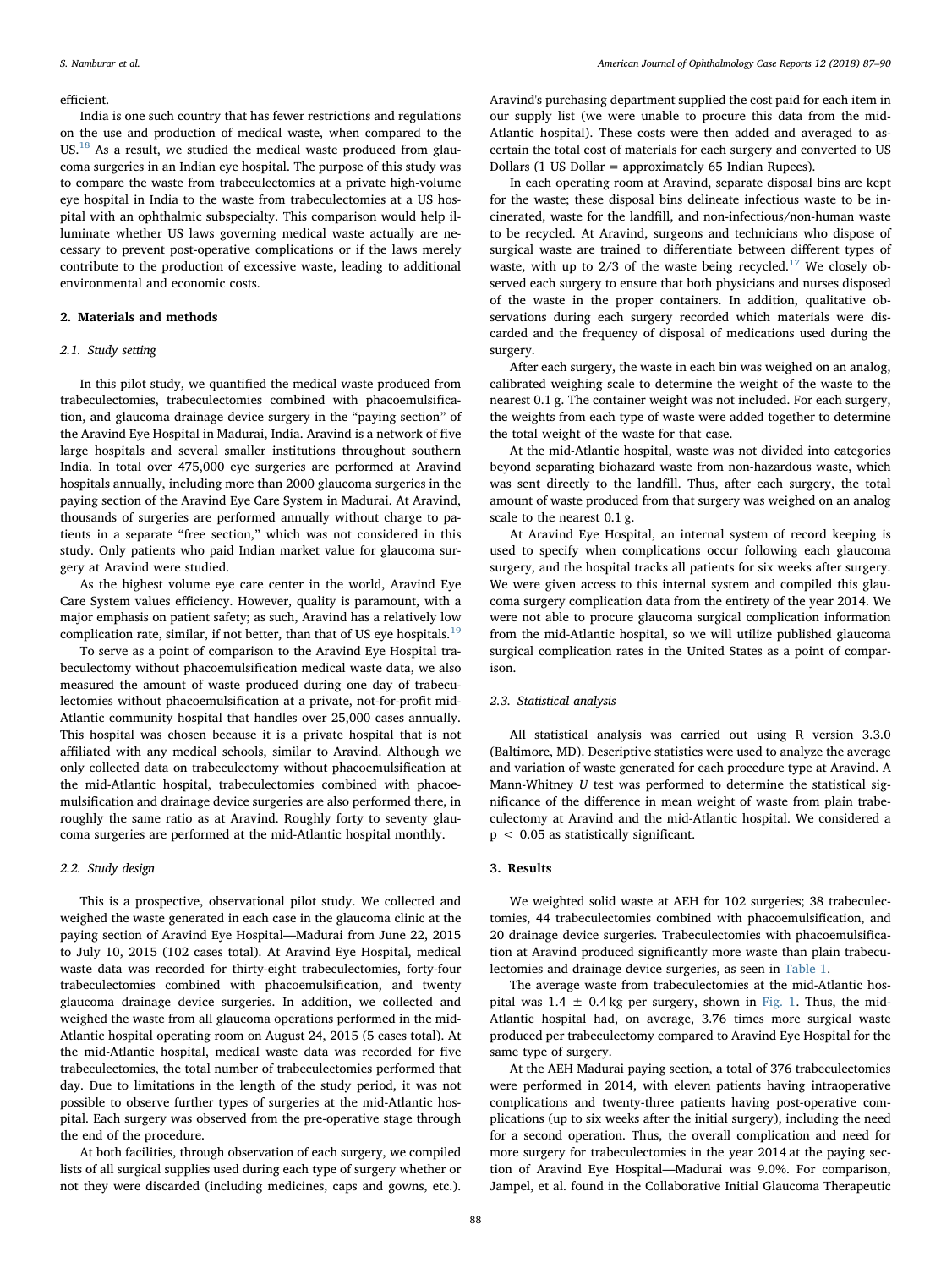#### <span id="page-2-0"></span>Table 1

Mean weight and variance of surgical waste at Aravind Eye Hospital.

|                                 | Trabeculectomy (38 surgeries) | Trabeculectomy combined with phacoemulsification (44 surgeries) | Drainage device surgery (20 surgeries) |
|---------------------------------|-------------------------------|-----------------------------------------------------------------|----------------------------------------|
| Non-infectious/non-human        | $0.3 \pm 0.2 \,\mathrm{kg}$   | $0.33 \pm 0.14 \,\mathrm{kg}$                                   | $0.18 \pm 0.18$ kg                     |
| Infectious waste (incineration) | $0.07 \pm 0.03 \,\mathrm{kg}$ | $0.11 \pm 0.06$ kg                                              | $0.08 \pm 0.07$ kg                     |
| Infectious waste (landfilled)   | $0.13 \pm 0.06 \,\mathrm{kg}$ | $0.3 \pm 0.2 \,\mathrm{kg}$                                     | $0.13 \pm 0.12 \,\mathrm{kg}$          |
| <b>Total Waste</b>              | $0.5 \pm 0.2 \,\mathrm{kg}$   | $0.7 \pm 0.2 \,\mathrm{kg}$                                     | $0.4 \pm 0.2$ g                        |

<span id="page-2-1"></span>

Fig. 1. A comparison of mean waste generation and variation at Aravind and the mid-Atlantic hospital.

Study, the intra-operative complication rate in a randomized sample of 290 trabeculectomies in the United States to be 12% and the early postoperative (up to one-month post-op) complication rate to be  $50\%$ .<sup>[19](#page-3-13)</sup> Furthermore, when comparing specifically the rates of endophthalmitis infection post-operatively, in the year 2015 Aravind had an endophthalmitis infection rate of 0.27% following trabeculectomy. Meanwhile, a study of 300 patients in the United States in 2013 found that the post-trabeculectomy endophthalmitis rate would be estimated to be  $1.1\%$ <sup>[20](#page-3-14)</sup>

## 4. Discussion

We found that surgeries at the mid-Atlantic hospital produced significantly more waste per surgery in trabeculectomies than Aravind  $(p < 0.05)$ . In addition, all of the non-biohazard waste at the mid-Atlantic hospital was headed directly to the landfill, which is less environmentally friendly than the recycling options at Aravind. The surgical techniques between the two hospitals are quite similar, and though they both use the same instruments, Aravind reuses materials such as sanitized surgical instruments and medications, resulting in far lower waste generation rates. $21,22$  $21,22$  $21,22$ 

Assuming that the number of trabeculectomies performed at the mid-Atlantic hospital is five per day and that there are 260 workdays in a year, the predicted total waste produced from trabeculectomies over the course of one year would be 1899 kg. The waste at AEH is 26% of that at the US institution. Meanwhile, the same number of trabeculectomies at Aravind would lead to a predicted total waste production of 502.6 kg.

US law requires that pharmaceuticals, such as midazolam, dilating drops, and certain antibiotics, be disposed after every single case, even though significant amounts of medicines are often left over in the bottles. $^{22}$  $^{22}$  $^{22}$  The law in question is the Federal Food and Drug Cosmetic Act, specifically Sections 501 and 502, as these sections stringently require that all drugs and devices that are labeled as single use be used only once, even if they could safely be used again.<sup>[23](#page-3-17)</sup> At Aravind, these medicines are re-used in patients until the bottles are empty, thus decreasing the amount of physical waste produced per patient. In the context of our pilot project, there appeared to be no complications (such as endophthalmitis) or other adverse events associated with multiple use fluids for phacoemulsification or medications used in association with surgery. $19$ 

Indeed, it is encouraging to compare the glaucoma surgery com-plication rates at AEH to published rates in the United States.<sup>[19](#page-3-13)</sup> The primary reason that is cited for the presence and enforcement of stringent laws governing surgical waste in the United States is that these laws prevent unnecessary patient harm. $14,15$  $14,15$  Our results suggest quite a different finding, however. The case of Aravind demonstrates that it is possible to decrease glaucoma surgical waste beyond that which is currently produced in American hospitals without any associated increase in harm to the patient. This manuscript is the first to demonstrate this finding, which would then lead to many questions about the necessity of specific surgical waste laws and whether further studies should be done on the efficacy of these laws.

### 5. Conclusion

The preliminary data from this study suggest that it may be possible for US surgical centers to decrease the amount of unnecessary waste they produce and continue to attain excellent surgical outcomes. This would, of course, require rethinking the process of surgical care delivery and perhaps restructuring the laws governing the production of medical waste. There is the risk of US hospitals taking shortcuts and compromising patient safety in order to minimize the medical waste they produce and pay to dispose of, leading to higher complication rates.

While this study exposes the need to examine surgical waste and the use and disposal of glaucoma surgery products, it has some limitations. One limitation is the single study location and small number of surgeries included in the United States. Examining more surgeries would increase the statistical power of the results and allow us to see variability across surgical facilities. Another limitation of this study was that we were unable to follow the patients whose surgeries we observed to determine the rate at which they developed post-operative complications; instead, we had to examine historical complication rates to compare the hospitals. Future studies should include the environmental impact of this surgical discipline and should test methods to safely reduce surgical waste.

The objective of this pilot study is to call attention to the fact that certain regulations in the US lead to the production of potentially unnecessary waste. Previous studies have examined the waste produced from operations such as hysterectomies and cataract surgeries, but this paper is the first to examine waste from glaucoma surgery.<sup>[12](#page-3-6),[17](#page-3-11)</sup> Our study and others demonstrate that we must continue to specifically and precisely examine the laws governing medical waste and the effect they have on our resource efficiency and costs. To do so, we must not only gather medical waste data for glaucoma surgeries but also for all medical procedures, until we can conclusively and empirically study the efficacy of current regulations. With healthcare practices contributing to climate change and climate change affecting the future of healthcare, it is economically and environmentally necessary to begin this process now.